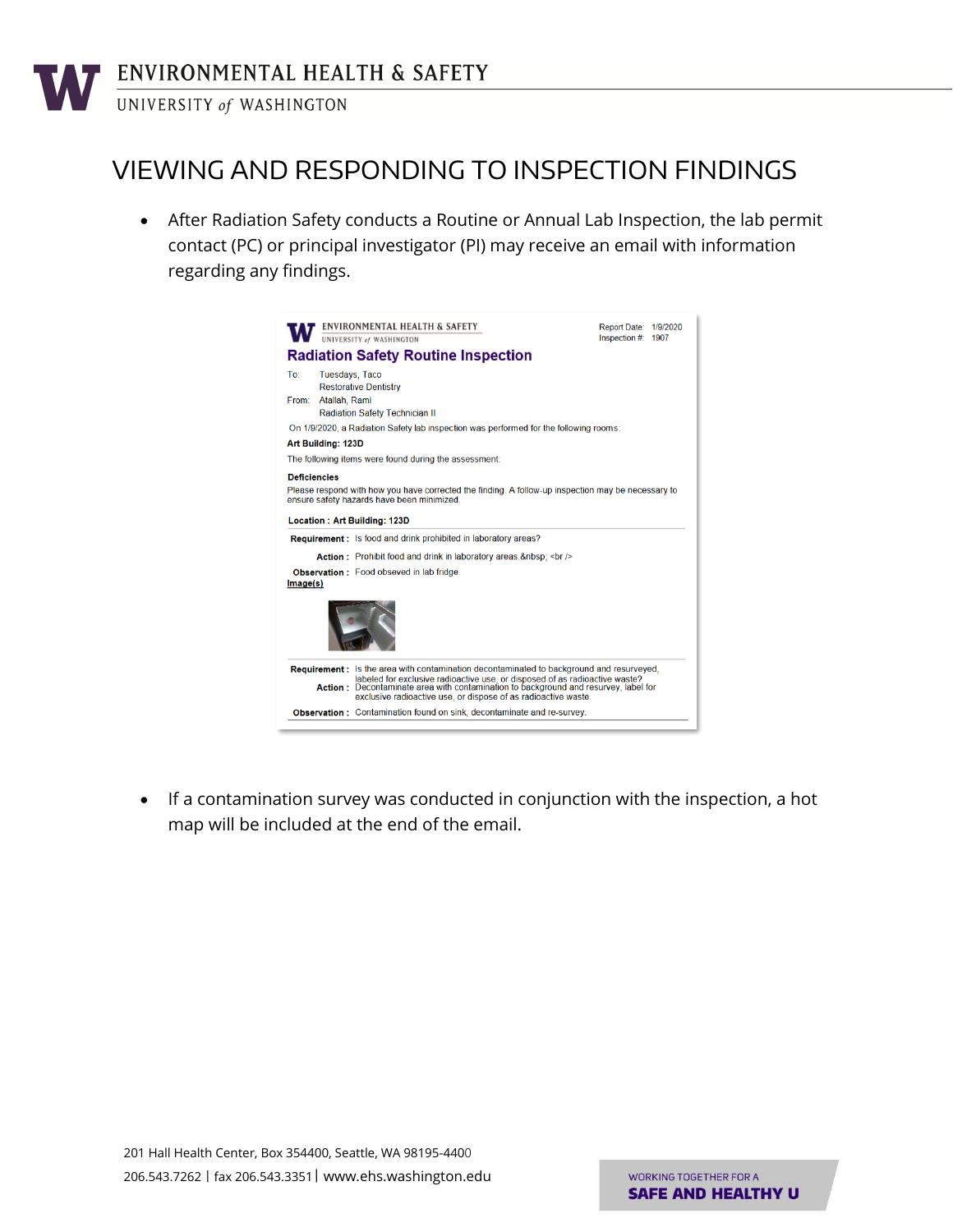ENVIRONMENTAL HEALTH & SAFETY

#### UNIVERSITY of WASHINGTON

| <b>Radiation Safety Routine Inspection</b><br><b>Radioactive Contamination Survey</b>                |                     | Control $\#$ 3939                                                                                                                                                                                        |
|------------------------------------------------------------------------------------------------------|---------------------|----------------------------------------------------------------------------------------------------------------------------------------------------------------------------------------------------------|
| This is not a real survey. Testing. This is the main comments field.                                 |                     |                                                                                                                                                                                                          |
| <b>Hot Map</b>                                                                                       |                     | Key                                                                                                                                                                                                      |
| Ø                                                                                                    |                     | Liquid Scintillation Counting (LSC) Wipe<br><b>Count Rate Meter Reading</b><br><b>Exposure Rate Meter Reading</b><br><b>Elevated Reading</b><br><b>Total Wipes:</b><br>5<br><b>Contaminated Wipes: 1</b> |
| Results / Contaminations Wipe #:<br><b>Reading Units</b><br>Wipe #<br><b>Type</b><br>5<br><b>LSC</b> | Serial #<br>2170030 | <b>Comments</b><br>KM testing wipe comments                                                                                                                                                              |

- To respond to the findings, log into the **EHSA** main page either by clicking the link on the email or entering [https://ehsa.ehs.washington.edu/](https://ehsa.ehs.washington.edu/ehsa) on your web browser.
- Once logged in the EHSA main page Select "Safety Inspections"



**Note: The number in the upper right hand corresponds to the number of findings requiring a response.**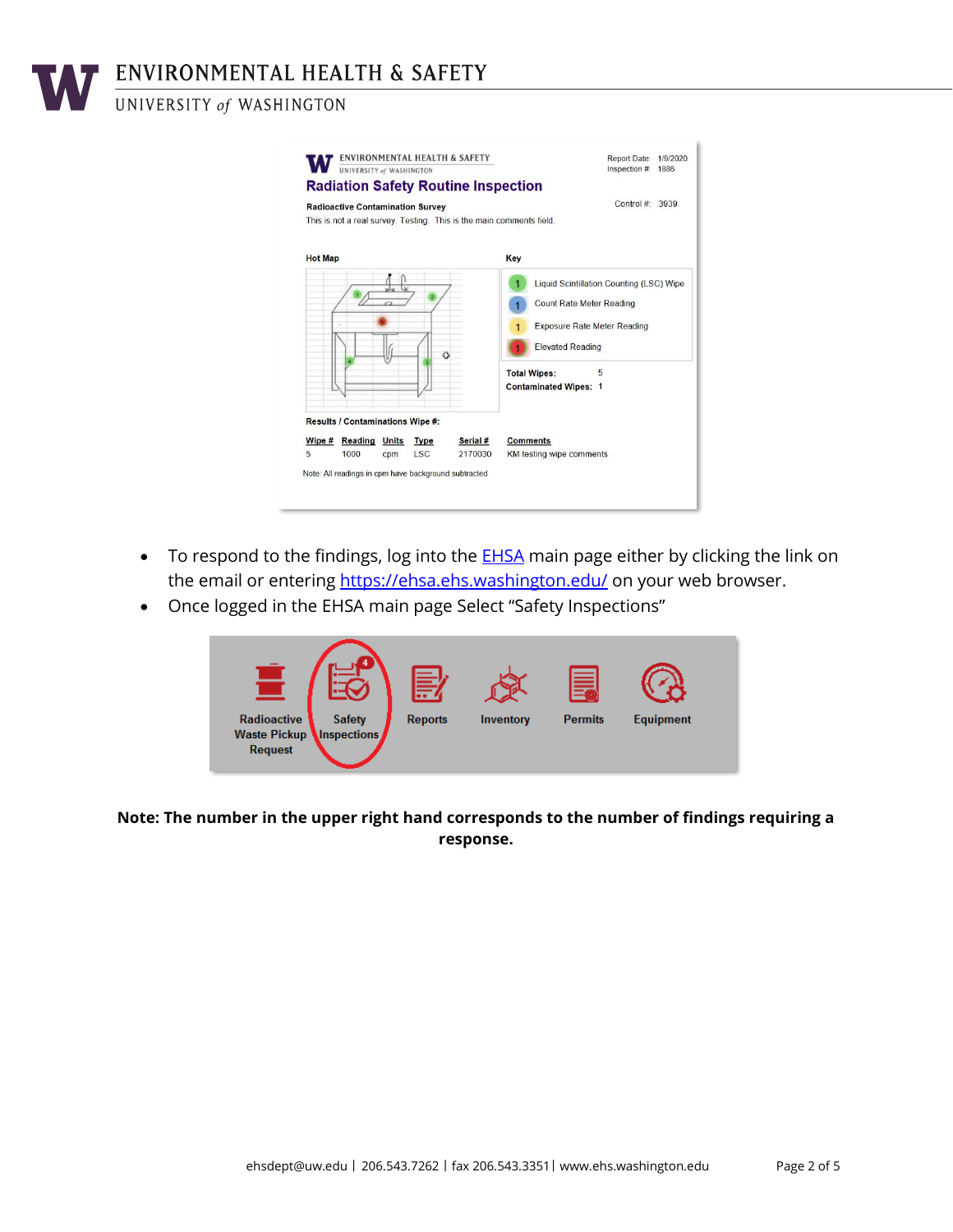

• Select "Inspection Response"



 The following screen allows you to review inspections with findings that require a response.

|                              |      | Inspection # | Ask Order |            | Inspection Date | P1(s)          |   | Response |                         | Penalty |                         | Deficiency                                                                                                                                                          | Recommendation                                                       |
|------------------------------|------|--------------|-----------|------------|-----------------|----------------|---|----------|-------------------------|---------|-------------------------|---------------------------------------------------------------------------------------------------------------------------------------------------------------------|----------------------------------------------------------------------|
|                              |      | $\pmb{\tau}$ | <b>T</b>  | 日下         |                 |                | ۳ |          | $\overline{\mathbf{r}}$ |         | $\overline{\mathbf{r}}$ | ۳                                                                                                                                                                   | ۳                                                                    |
| $\lambda$ Inspection #: 1886 |      |              |           |            |                 |                |   |          |                         |         |                         |                                                                                                                                                                     |                                                                      |
| / Edit Response              | 1886 |              |           | 01-03-2020 |                 | Tuesdays, Taco |   |          |                         | n       |                         | $\bullet$<br>Are monthly laboratory surveys accurate, timely,<br>and accessible?                                                                                    | Complete accurate monthly laboratory surveys and<br>make accessible. |
| <b>/ Edit Response</b>       | 1886 |              | 15        | 01-03-2020 |                 | Tuesdays, Taco |   |          |                         | ٥       |                         | Is food and drink prohibited in laboratory areas?                                                                                                                   | Prohibit food and drink in laboratory areas.                         |
| $\star$ Inspection #: 1882   |      |              |           |            |                 |                |   |          |                         |         |                         |                                                                                                                                                                     |                                                                      |
|                              |      |              |           |            |                 |                |   |          |                         |         |                         | $\alpha$                                                                                                                                                            |                                                                      |
| / Edit Response              | 1882 |              |           | 01-02-2020 |                 | Tuesdays, Taco |   |          |                         |         |                         | The lab is designed so that it can be easily<br>cleaned. Lab furniture is sturdy. Spaces between<br>benches, cabinets, and equipment are accessible<br>for cleaning |                                                                      |

- Select a finding to respond to by double clicking on the line item, or clicking on the blue "Edit Response" button on the left.
- Review the information and notes regarding the finding, view any pictures provided by the inspector and follow any recommendations or notes left by the inspector.

| <b>Deficiency</b>         | Is food and drink prohibited in laboratory areas?     |
|---------------------------|-------------------------------------------------------|
| <b>Recommendation</b>     | $-11$<br>Prohibit food and drink in laboratory areas. |
| <b>Observations/Notes</b> | $\sim$<br>$\mathbb{R}^2$<br>Food found in lab fridge. |
|                           | $\cdot$                                               |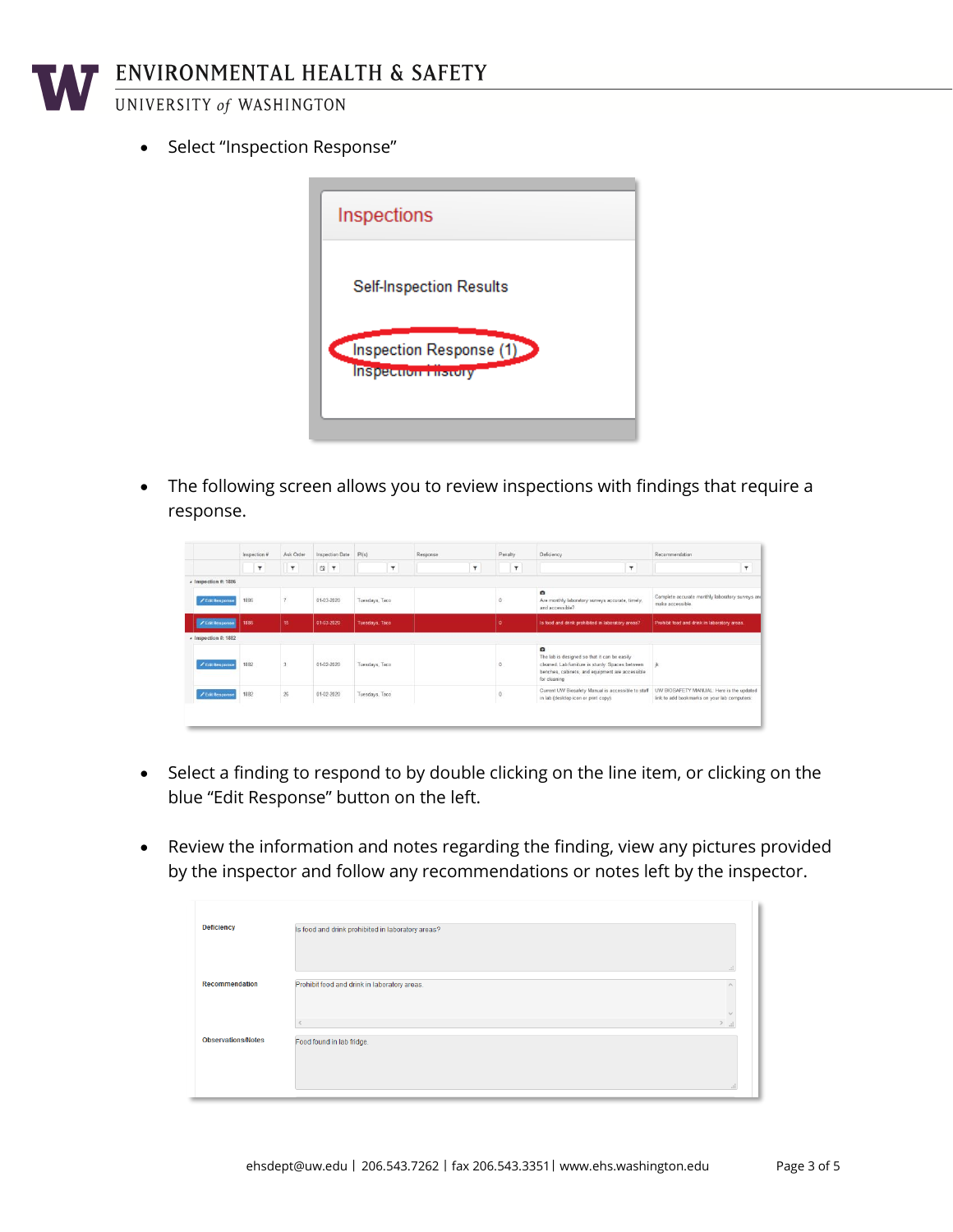

UNIVERSITY of WASHINGTON

- Near the bottom of the page enter actions taken in response to the finding.
- Enter the day of the corrective action, and who performed the action.

| <b>Correction Notes</b> | No Food sticker posted on fridge. (See picture) Will emphasize no food in lab policy in next lab safety meeting.<br>d. |  |
|-------------------------|------------------------------------------------------------------------------------------------------------------------|--|
| <b>Response Date</b>    | 曽<br>1/3/2020                                                                                                          |  |
| <b>Corrected By</b>     | Heath N. Sefty                                                                                                         |  |

 To include a photo with your response, click on "Add Photo", to add a photo saved on the computer.

|                    | Pictures (1) Use Camera Add Photo |  |
|--------------------|-----------------------------------|--|
| Pictures (1) Close |                                   |  |

- Alternatively if using an electronic device with a camera (mobile phone or tablet), you can directly upload a picture into your response by clicking "Use Camera"
	- o Multiple pictures can be taken with each click of the "Take Picture" button
	- o Once the desired picture(s) have been taken click "Close"

#### **NOTE: Browser privacy settings may need to be adjusted to allow the use camera function to work.**